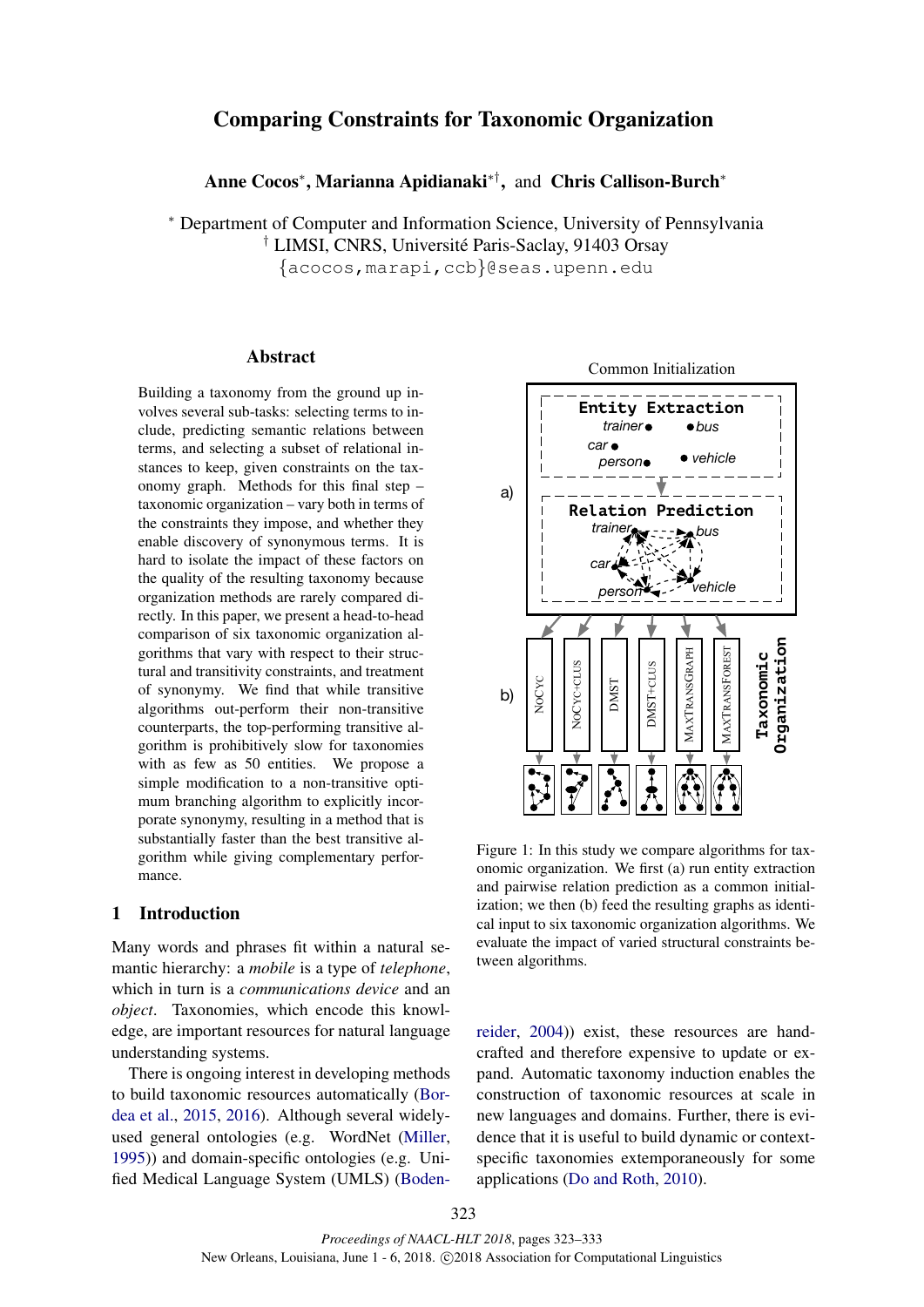Taxonomy induction involves three sub-tasks: *entity extraction*, *relation prediction*, and *taxonomic organization*. In many cases these subtasks are undertaken sequentially to build a taxonomy from the ground up. While many works directly compare methods for relation prediction (e.g. Turney and Mohammad (2015), Shwartz et al. (2017) and others), none directly compare methods for the final taxonomic organization step with varying constraints. Each paper that proposes a taxonomic organization method starts with its own set of predicted relations, making it impossible to determine – even with benchmark datasets – the extent to which improvements in identifying ground-truth relations are due to (a) better relation prediction, or (b) better taxonomic organization.

In this work, we present an empirical applesto-apples comparison of six algorithms for unsupervised taxonomic organization. The algorithms vary along three axes: whether they impose transitivity constraints on the taxonomic graph, whether they specify that the final graph structure be a directed acyclic graph (DAG) or tree/forest, and whether they identify 'clusters' of synonymous terms. In each case we begin with the same sets of terms and predicted relations (see Figure 1). This makes it possible to address several research questions. First, which combination of these factors produces a taxonomy that most closely mirrors a set of ground-truth taxonomic relations? Second, which algorithms are efficient enough in practice to run on large term sets? And third, how robust is each algorithm to noise in the predicted relations used as input?

We find that while transitive algorithms perform better than non-transitive algorithms given the same constraints on graph structure, the bestperforming transitive algorithm is prohibitively slow to use on input with as few as 50 nodes. By modifying a commonly-used optimum branching algorithm to consolidate clusters of predicted synonyms into a single graph node, we show that it is possible to achieve complementary performance levels with an average runtime that is faster by orders of magnitude.

# 2 General Framework for Taxonomy Induction

The problem of taxonomy induction can be summarized via three core sub-tasks. While all systems that build taxonomies automatically must address each of these tasks, the sequence and manner in which they are addressed varies. In the most straightforward case, the core tasks are viewed as orthogonal and carried out sequentially. They are:

- 1. Entity Extraction: Identify a set of entities  $E$  (i.e. word types, synsets, etc) that will become nodes in the eventual taxonomy graph.
- 2. Relation Prediction: Predict the presence or absence of a directed semantic relation (hypernymy or entailment) between each pair of nodes,  $(e_i, e_j) \in E \times E$ . The outputs are (a) a set of potential edges  $R \subseteq E \times E$ , where we use the notation  $r_{ij} \in R$  to signify the relational instance, or edge,  $(e_i, e_j)$ , and (b) relation scores  $s(r_{ij})$  for each edge derived from the classifier's predicted likelihood that the relational instance exists.
- 3. Taxonomic Organization: Select a subset of the predicted edges,  $\hat{R} \subseteq R$ , that produces a high sum of scores,  $\sum_{r \in \hat{R}} s(r_{ij})$ , subject to structural constraints. The final output is the graph  $G(E, R)$ .

Structural constraints dictate what can be considered a *valid* or *invalid* combination of edges in a taxonomic graph (Do and Roth, 2010). Two structural constraints frequently imposed are that the final graph be a DAG, or that the final graph be a tree/forest.<sup>1</sup> Examples of algorithms that produce DAG structures are the longest-path algorithm of Kozareva and Hovy (2010), the *ContrastMedium* approach of Faralli et al. (2017), and the random cycle-breaking method used in (Panchenko et al., 2016) and Faralli et al. (2015). We experiment with a variation of the last one here, which we call NOCYC. To produce tree-structured taxonomies, most researchers (including us) use algorithms for finding the maximally-weighted rooted tree spanning a directed graph (DMST). Examples of prior work following this approach are Navigli et al. (2011) and Bansal et al. (2014).

Another dimension along which taxonomy organization approaches differ is whether they explicitly require the set of chosen relational instances  $\hat{R}$  to be fully transitive. The transitivity constraint dictates that if (*beetle* IS-A *insect*) is selected as part of Rˆ, and (*insect* IS-<sup>A</sup> *organism*) is

<sup>&</sup>lt;sup>1</sup>WLOG, the tree and forest constraints are identical, as a dummy root node can be attached to the root of each component in a forest to produce a tree.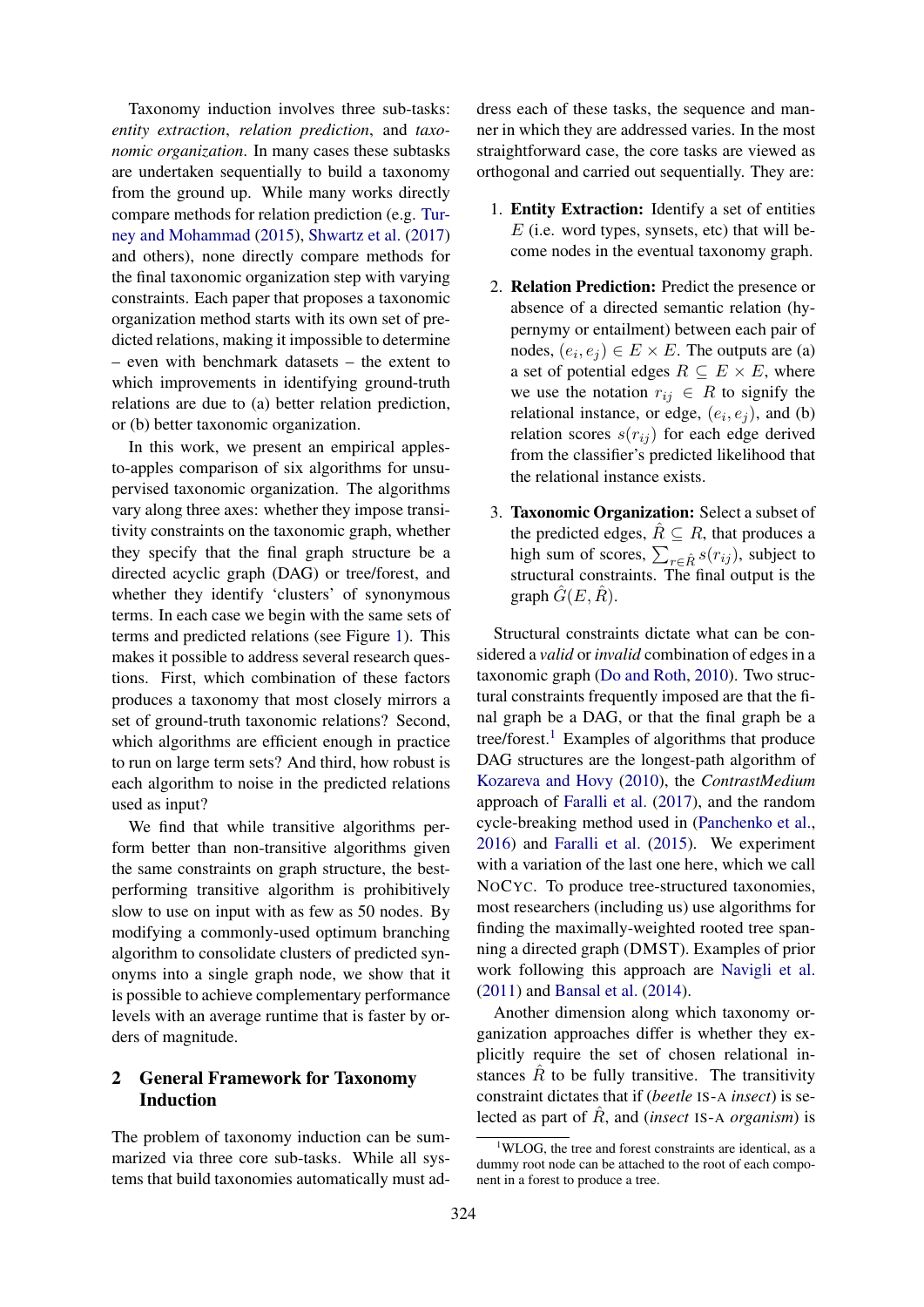selected as part of  $\tilde{R}$ , then (*beetle* IS-A *organism*) must also be selected. Two methods that impose such transitivity constraints are the MAXTRANS-GRAPH and MAXTRANSFOREST methods of Berant et al. (2015), both of which we experiment with here.

A final consideration when choosing a taxonomy organization algorithm is whether the method should enable the consolidation of synonyms into a single taxonomic entity. Synonym sets, or *synsets*, are present as nodes in the WordNet graph (Miller, 1995). Potential advantages to using synonym sets, rather than individual terms, as nodes include the ability to model polysemy (*horse* means one thing when grouped with its synonym *cavalry* and another entirely when grouped with *sawhorse*), and the ability to be more precise in defining relations. A few early taxonomy induction approaches incorporated synonym clustering (e.g. Lin and Pantel (2002) and Pantel and Ravichandran (2004)). The two transitive algorithms that we analyze here, MAXTRANSGRAPH and MAXTRANSFOREST, also consolidate equivalent terms into a single node.

## 3 Taxonomic Organization Algorithms

The six algorithms that we compare differ along the three dimensions just described, namely, the structural constraints imposed (DAG or tree), whether transitivity is required, and whether synonyms are combined into a single taxonomy node (Figure 2). Here we provide a short description of each.



Figure 2: Classification of the algorithms compared in our study. The starred DMST algorithm is the only one that does not support consolidation of synonyms into clusters.

## 3.1 NOCYC: Organizing a DAG

The no-cycles method, which we abbreviate as NOCYC, is a simple method for constructing a DAG with high score from a set of predicted relational edges. It is not transitive.

The algorithm works as follows. From the set  $R$  of all predicted hypernym relations, we first filter out of the graph  $G(E, R)$  any edges with score  $s(r_{ij})$  less than a tunable threshold  $\tau$ . Next, we break any cycles by finding strongly connected components (SCC) in the graph (i.e. a subset of nodes such that each node in the subset has a path to every other node in the subset), and iteratively removing the lowest-scoring edge from each SCC until all cycles are broken. This implementation is slightly different from that of Faralli et al. (2015) and Panchenko et al. (2016), where cycles were broken by removing cycle edges randomly. The search for SCCs in each iteration is linear using Tarjan's algorithm (Tarjan, 1972).

The NOCYC algorithm does not explicitly cluster synonyms, but we can find synonyms in the resulting graph implicitly as follows. If we assume all synonymous terms share the same direct hypernyms and direct hyponyms, we can find such pairs by taking the transitive reduction<sup>2</sup> of the resulting graph  $G = (E, R)$ , and grouping all pairs of terms that have identical sets of direct hypernyms and hyponyms in the transitive reduction.

While NOCYC itself does support finding synonyms within the graph implicitly, we also experiment with an explicit synonym-clustering version, NOCYC+CLUS. We modify NOCYC by collapsing into a single node all subsets of nodes predicted to be synonym clusters, using a method described in Section 4.2.2, prior to executing the cycle breaking algorithm.

## 3.2 DMST: Organizing a Tree

Our second method selects hypernym edges for the taxonomy by using the Chu-Liu-Edmonds optimum branching algorithm (Chu and Liu, 1965; Edmonds, 1967) to solve the directed analog of the maximum spanning tree problem (DMST). It constrains the final graph to be a tree and is not transitive.

<sup>&</sup>lt;sup>2</sup>In the *transitive closure* of a graph, each node  $e_i$  is directly connected by a single edge to every node  $e_i$  to which it has a path. The *transitive reduction* can be obtained for a graph  $\tilde{G}$  by removing all edges from  $G$  that do not change its transitive closure. The transitive reduction of a DAG is unique (Aho et al., 1972).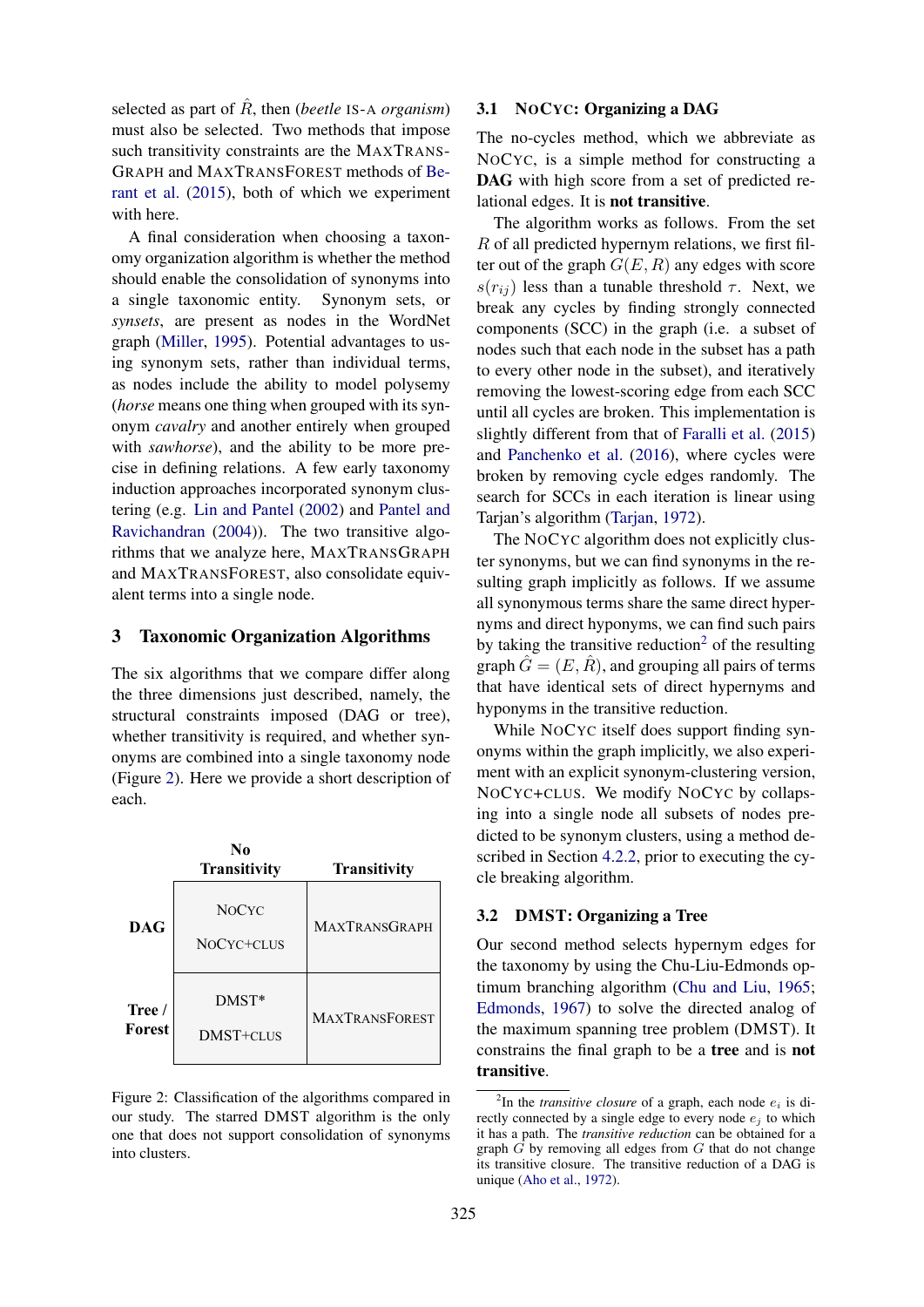

Figure 3: An example transitive taxonomy graph as output by MAXTRANSGRAPH or MAXTRANSFOREST is given in 3a. Its strongly-connected component (SCC) is collapsed into a single node of synonyms to create the DAG in 3b. Finally, its transitive reduction is in 3c. Because flipping edges in the result produces a tree rooted at *organism*, the graph in 3a is called forest-reducible.

The algorithm works by adding a dummy root node  $e_{ROOT}$  to E, and an edge from  $e_{ROOT}$  to every other node  $e_i$  in the graph. We then use Chu-Liu-Edmonds to find the directed tree rooted at  $e_{B}\sim T$  that spans all nodes in E and has the maximal sum of scores. Note that until now we have considered edges in taxonomy graphs to point from hyponyms to hypernyms; in this case we must switch the order, so that the spanning tree starts at the most general level of the hierarchy and reaches down to the leaves. Chu-Liu-Edmonds finds the DMST efficiently in polynomial time (Tarjan, 1977).

Because DMST requires the final graph to be a tree, there is no implicit way to find synonyms within the taxonomy graphs it generates. As with NOCYC, we test a modification called DMST+CLUS that collapses predicted synonym clusters into a single graph node prior to running the DMST algorithm (see Section 4.2.2).

## 3.3 MAXTRANSGRAPH: Organizing a Transitive DAG

The first transitive algorithm we evaluate is MAXTRANSGRAPH (Berant et al., 2012, 2015), which constrains the graph structure to be a DAG. MAXTRANSGRAPH was originally designed for building taxonomies of entailment relations (which can be subclassified as either synonyms or hypernyms) and is solved using integer linear programming (ILP). Rather than using classifier scores directly as input, MAXTRANS-GRAPH first computes a weight between each term pair  $(e_i, e_j)$  that is equal to the classifier score minus a tunable parameter:  $w_{ij} = s(r_{ij}) - \lambda$ .

The purpose of modifying scores this way is efficiency; MAXTRANSGRAPH solves its optimization on each connected component of the graph independently, where components are constructed by considering only positively-weighted edges in the graph. Increasing  $\lambda$  increases sparsity and decreases runtime.

The objective of the ILP is to maximize the weights of selected relations, while requiring that the graph respects transitivity. Berant et al. (2012) proved this problem is NP-hard and provided an ILP formulation for it as follows. Let  $x_{ij}$  be a binary variable that indicates whether edge  $(e_i, e_j)$ is in the subset of selected edges,  $R<sub>1</sub>$ .

$$
\begin{aligned}\n\max_{x} \qquad & \sum_{i \neq j} w_{ij} x_{ij} \\
\text{s.t.} \qquad & \forall e_i, e_j, e_k \in E, \ x_{ij} + x_{jk} - x_{ik} \le 1 \\
& \forall e_i, e_j \in E, \ x_{ij} \in \{0, 1\} \tag{1}\n\end{aligned}
$$

The objective maximizes the sum of edge weights where the edge is 'turned on' (i.e.  $x_{ij} = 1$ ). The first constraint enforces transitivity, i.e. for every triple of nodes  $(e_i, e_j, e_k)$ , if edge  $(e_i, e_j) \in \hat{R}$  and edge  $(e_j, e_k) \in \hat{R}$ , then edge  $(e_i, e_k) \in \hat{R}$ . The second constraint specifies that all  $x_{ij}$  are binary. The number of variables is  $O(|E|^2)$  and number of constraints is  $O(|E|^3)$ .

MAXTRANSGRAPH assumes that cycles of entailment relations in the resulting graph  $G(E, \hat{R})$ comprise cycles of synonyms, and that the remaining edges which are not part of a cycle are hypernym edges. Because the resulting graph must be transitive, all cycles of three or more nodes are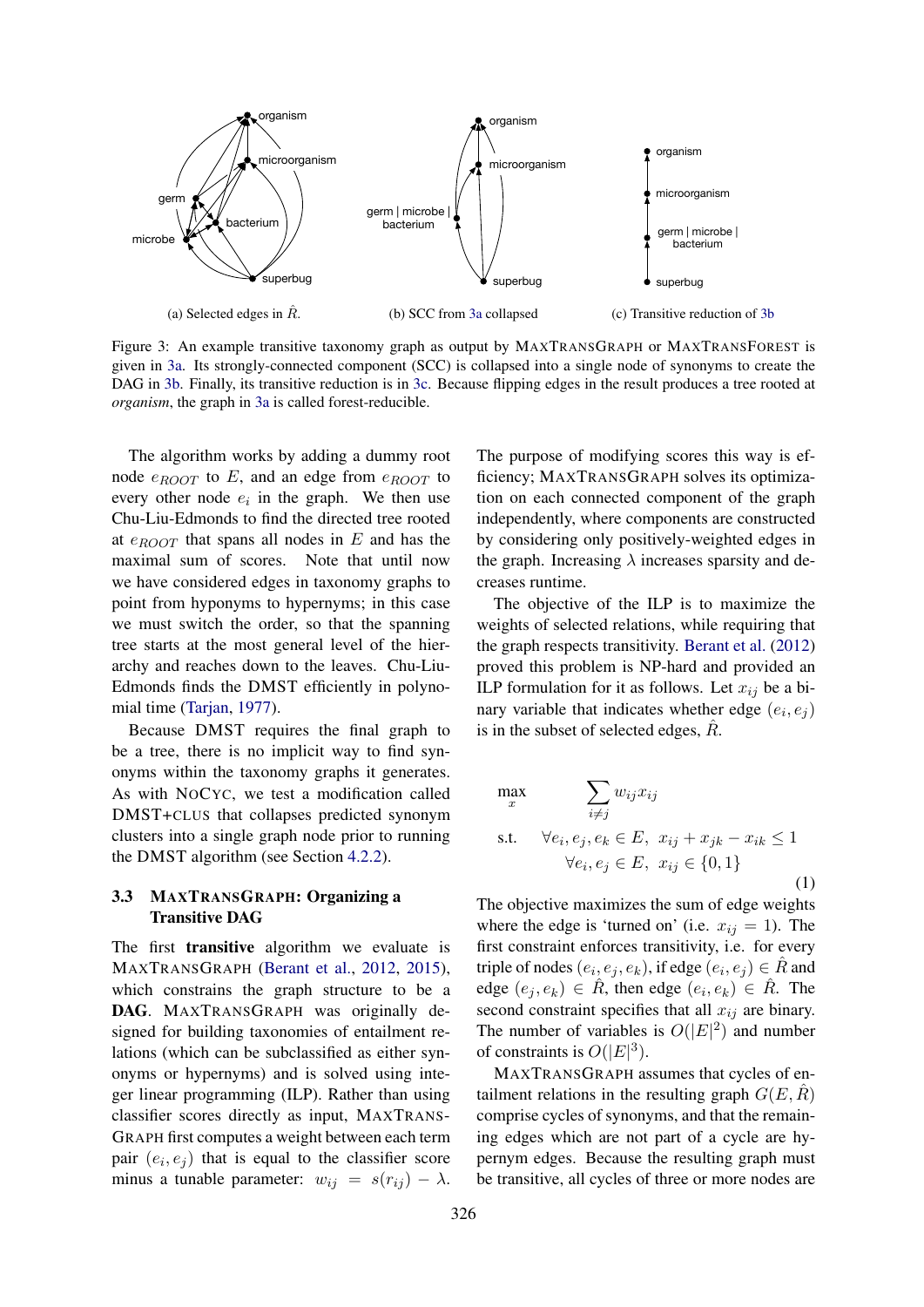cliques, in which each node is directly connected to every other. Once every SCC is collapsed into a single synonym cluster node, the transitive reduction of the resulting graph is a DAG (Figure 3b).

## 3.4 MAXTRANSFOREST: Organizing a Transitive Forest

The final algorithm we evaluate is MAXTRANS-FOREST (Berant et al., 2012, 2015), which like MAXTRANSGRAPH is transitive, but produces a forest/tree structure.

MAXTRANSFOREST is nearly identical to MAXTRANSGRAPH, with the addition of one constraint that imposes its forest structure. More specifically, the graphs produced by MAXTRANS-FOREST are *forest reducible*. A forest reducible graph is one where, after collapsing every SCC into a single node, the transitive reduction of the result is a forest (see Figure 3).

In practice, the forest reducibility constraint is enforced by applying one additional constraint to the ILP in Equation 1:

$$
\forall e_i, e_j, e_k \in E \quad x_{ij} + x_{ik} - x_{jk} - x_{kj} \le 1 \tag{2}
$$

This constraint says that each node  $e_i$  can have only a single parent. If relations  $r_{ij}$  and  $r_{ik}$ are in  $\hat{R}$ , then either  $e_i$  is the parent of  $e_k$  or vice versa;  $e_i$  may not have two parents that are not related via a hypernym relationship. Like MAXTRANSGRAPH, the number of variables is  $O(|E|^2)$  and number of constraints is  $O(|E|^3)$ . Also like MAXTRANSGRAPH, cycles in the resulting graph are assumed to constitute clusters of synonymous terms.

## 4 Experimental Setup

In order to directly compare the organization algorithms described, we organize our experiments as follows. We first run entity extraction (Section 4.1) and relation prediction (Section 4.2) as a common initialization for all algorithms. Then, we take the edge scores output by the relation prediction step and feed them to each taxonomic organization algorithm (Section 4.3). Finally, we compare the output from each algorithm. Here we describe the initialization steps in more detail.

## 4.1 Entity Extraction

We extract sets of entities from the Paraphrase Database (PPDB) (Ganitkevitch et al., 2013;

Pavlick et al., 2015). Our goal is to construct *local taxonomies*, where each entity set E consists of terms sharing a common target paraphrase. For example, a local taxonomy centered around the target *coach* might contain entities *bus*, *vehicle*, *trainer*, *person*, *car*, and *railcar*. The local taxonomy for a target word does not contain the target word itself.

We build a dataset for constructing local taxonomies centered around 50 target nouns drawn from the 2010 SemEval word sense induction dataset (Manandhar et al., 2010). For each target noun, we extract as taxonomy terms the set of PPDB paraphrases having a PPDB2.0SCORE of at least 2.0 with the target.<sup>3</sup> The number of entities in each local taxonomy ranges from 13 to 126, with a median of 40 entities per set. We hold out 5 local taxonomies to tune parameters for NOCYC, MAXTRANSGRAPH, and MAXTRANS-FOREST, and use the remaining 45 as our test set.

Because they consist of related terms centered around a common paraphrase, there are several semantic relations present among these entity sets in addition to hypernymy and synonymy. We analyze the overlap between all pairs of terms appearing in our local taxonomies and in WordNet, and find that the distribution of relation types among the overlapping pairs is 6.0% hypernym/hyponym, 1.3% synonym, 0.1% meronym/holonym, 3.1% coordinate terms (sharing a common direct hypernym), and 89.5% none of these.

## 4.2 Relation Prediction

Having extracted a set of entities, the next step in our initialization process is to make pairwise relation predictions for each pair of terms  $(e_i, e_j)$  that exist within an entity set  $E$ . The different organization algorithms we compare take predicted synonym and/or hypernym edge scores as input. Here we describe the methods we use to generate these scores.

#### 4.2.1 Hypernym Prediction

For hypernym prediction, we adopt the state-ofthe-art HypeNET method of Shwartz et al. (2016). HypeNET integrates distributional (Lin and Pantel, 2002; Roller et al., 2014; Levy et al., 2015; Benotto, 2015) and path-based (Hearst, 1992; Snow et al., 2004; Nakashole et al., 2012) ap-

<sup>&</sup>lt;sup>3</sup>The PPDB2.0SCORE is a supervised metric designed to correlate with human judgements of paraphrase quality (Pavlick et al., 2015).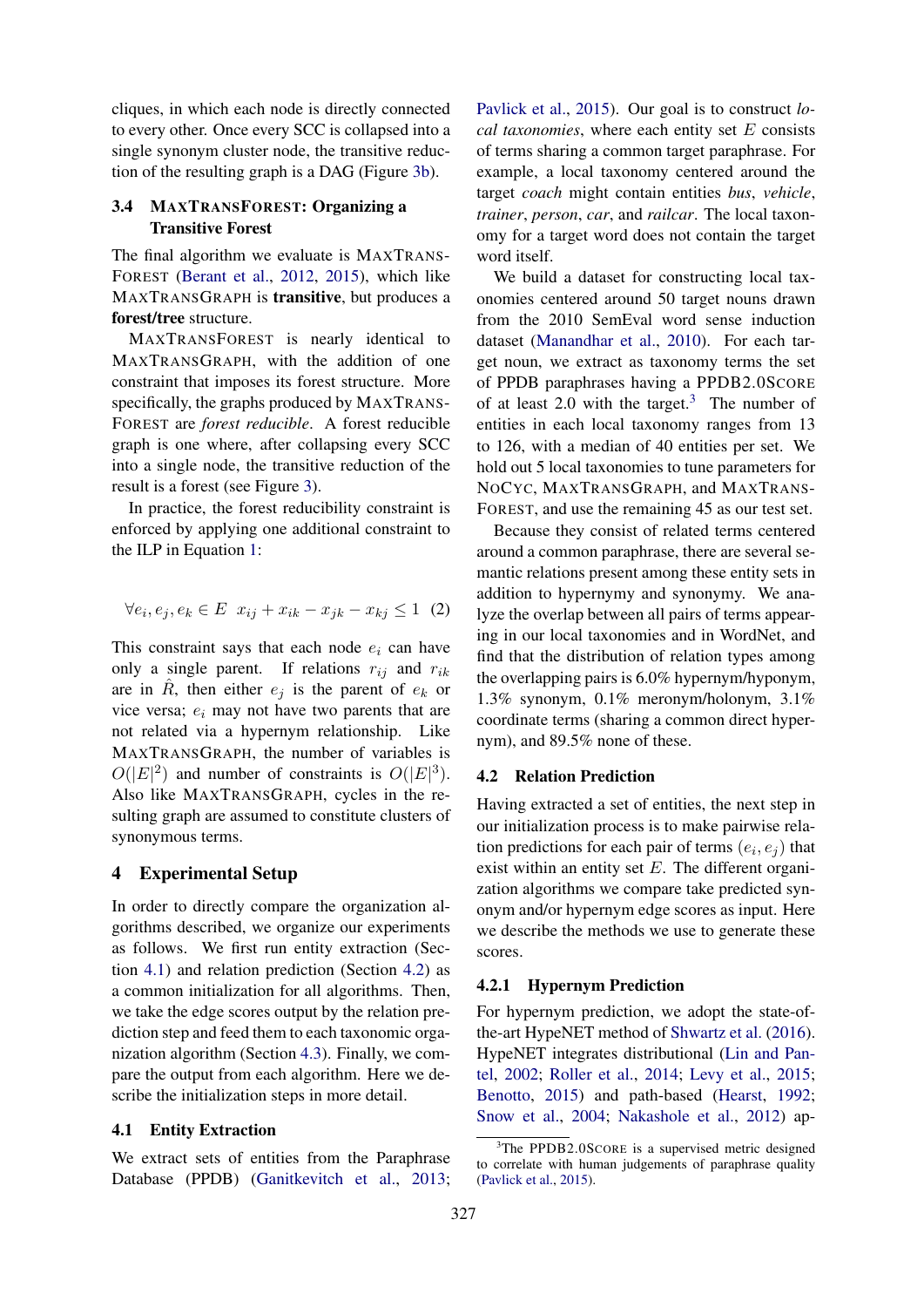proaches to hypernym prediction. It uses a recurrent neural network to represent the set of observed dependency paths connecting an input word pair, and concatenates this representation with distributional word embeddings to produce a set of features for predicting hypernymy.

We create a dataset of noun pairs for training and evaluating the HypeNET model. It combines noun pairs from four benchmark relation prediction datasets (BLESS (Baroni and Lenci, 2011), ROOT09 (Santus et al., 2016), EVALution (Santus et al., 2015), and K&H+N (Necsulescu et al., 2015)) with a set of related and unrelated noun pairs extracted from PPDB. Since each of these is a multi-class dataset, we binarize the data by labeling noun pairs with a hypernym relation as positive instances, and all others as negative. The combined benchmark+PPDB training set contains 76,152 noun pairs with a 1:4 hypernym:nonhypernym ratio, and the evaluation set contains 29,051 pairs. We ensure lexical separation from our taxonomy induction dataset; no terms in the classifier training set appear in any of the local taxonomies. We train HypeNET using our 76K-pair test set, and provide the results of evaluation on the 29K-pair test set in Table 1. The trained model achieves an overall average F1-score of 0.93 on the entire benchmark+PPDB test set. The full details of our dataset creation and classifier training are provided in the supplementary material.

Finally, we use the trained model to predict hypernym likelihoods for each potential edge  $r_{ij}$  in one of our local taxonomies, corresponding to an ordered pair of terms  $(e_i, e_j)$  that appear together in one of the 50 entity sets. We assign a hypernym score  $s_h(r_{ij})$  to each potential directed edge that equals the HypeNET predicted likelihood for that pair of terms.

## 4.2.2 Synonym Prediction and Cluster Formation

We predict synonymy between noun pairs using distributional similarity, operationalized as the cosine similarity of PARAGRAM (Wieting et al., 2015) word embeddings.<sup>4</sup> We use PARAGRAM vectors because they perform well in semantic similarity tasks, and because they were originally extracted from PPDB and thus have 100% coverage of our entity sets. The synonym score  $s_s(r_{ij})$ for a potential edge  $r_{ij}$  between entities  $(e_i, e_j)$ 

| Dataset      | Inst.  | # Test % Hyp. Avg | F1     | $%$ Syn. | Avg<br>F1 |
|--------------|--------|-------------------|--------|----------|-----------|
|              |        |                   | (hyp.) |          | (syn.)    |
| <b>PPDB</b>  | 3.000  | 20.1              | .777   | 24.7     | .707      |
| <b>BLESS</b> | 6.637  | 5.3               | .978   | 0        |           |
| EVALution    | 1.846  | 24.5              | .763   | 15.1     | .797      |
| $K&H+N$      | 14.377 | 7.3               | .988   | 0        |           |
| ROOT09       | 3.191  | 26.3              | .808   | $\theta$ |           |

Table 1: Evaluation of the HypeNET hypernym classifier and the PARAGRAM synonym classifier on the PPDB test set and four benchmark test sets. We report micro-averaged F1-scores for positive and negative instances in the test sets.

is simply the cosine similarity of their PARA-GRAM embeddings.

We also tune a synonymy threshold for the purpose of consolidating clusters of synonymous terms into a single node for DMST+CLUS and NOCYC+CLUS (see Section 4.3). We tune threshold  $\tau = 0.76$  over the benchmark+PPDB training set (binarized for synonymy) such that we predict a term pair  $(e_i, e_j)$  to be synonymous if  $s_s(r_{ij}) \geq \tau$ . When evaluated over the test sets, this method achieves weighted average F1-scores of 0.707 and 0.797 for predicting synonyms in the PPDB and EVALution test sets respectively (Table 1).

|            | Target word Clustered Entities                                                                                                                                                             |  |  |  |  |
|------------|--------------------------------------------------------------------------------------------------------------------------------------------------------------------------------------------|--|--|--|--|
| field      | [(topic, issue, subject matter), (respect, re-<br>gard), (battlefield, battleground), (outside,<br>exterior), (territory, land), (domain, purview,<br>sphere, ambit, realm, area, fields)] |  |  |  |  |
| address    | [(directorate, direction), (administration,<br>management), (answer, response), (dis-<br>course, speech), (treat, handling), (domicile,<br>residence)                                      |  |  |  |  |
| innovation | [(novelty, imagination, creativity, newness),<br>(modernization, modernisation), (regenera-<br>tion, renewal, renovation, rejuvenation)                                                    |  |  |  |  |

Table 2: Examples of clustered entities produced using the PARAGRAM vector cosine similarity threshold of 0.76.

#### 4.3 Input to organization algorithms

Finally, we use the calculated hypernym and synonym scores  $s_h(r_{ij})$  and  $s_s(r_{ij})$  to initialize each organization algorithm as follows.

NOCYC and DMST: We use the hypernym scores as input, setting  $s(r_{ij}) = s_h(r_{ij})$  for all

<sup>&</sup>lt;sup>4</sup>We also tried using HypeNET to predict synonym relations, but results were significantly worse.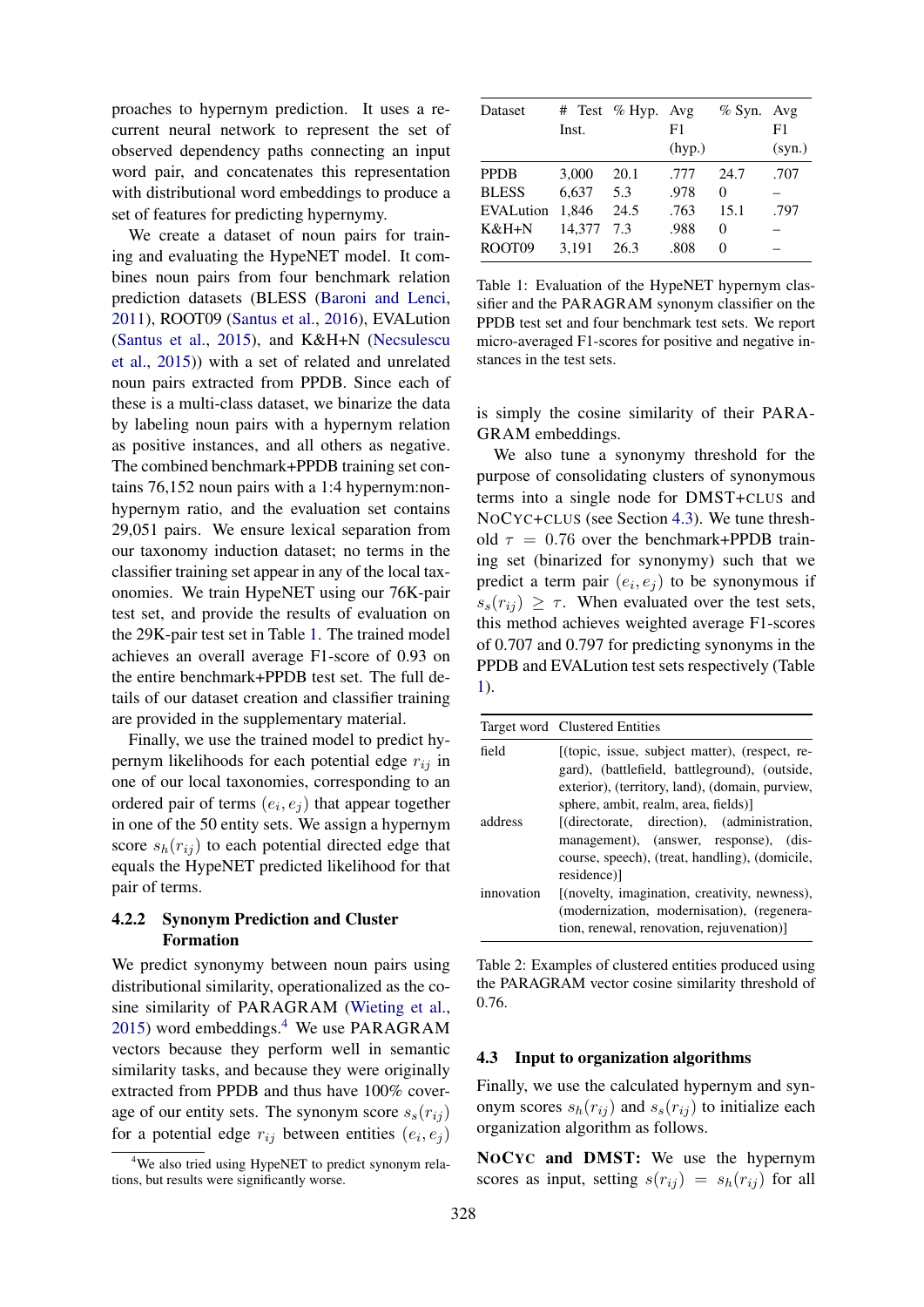|                              |                                               |                           | <b>Hypernyms</b> |              | Synonyms     |              |                  | Combined         |              |                  |              |
|------------------------------|-----------------------------------------------|---------------------------|------------------|--------------|--------------|--------------|------------------|------------------|--------------|------------------|--------------|
|                              | Algorithm                                     | Constraint                | P                | R            | F            | P            | R                | F                | P            | R                | F            |
| <b>Baseline Methods</b>      |                                               |                           |                  |              |              |              |                  |                  |              |                  |              |
|                              | RANDOM                                        | (none)                    |                  | .036. .235   | .061         | .013         | .034             | .018             | .033         | .173             | .054         |
|                              | MAXTRANSFOREST**                              | Tree/Forest               | .214             | .758         | .325         | .707         | .585             | .586             | .255         | .708             | .366         |
|                              | $DMST**$                                      | 470. 661. Tree/Forest     |                  |              |              | $\theta$ .   | 0.               | $\overline{0}$ . |              | .411 .469        | .418         |
| Basic Methods                |                                               |                           |                  |              |              |              |                  |                  |              |                  |              |
| Transitive                   | <b>MAXTRANSGRAPH</b><br><b>MAXTRANSFOREST</b> | <b>DAG</b><br>Tree/Forest | .123<br>.147     | .529<br>.473 | .193<br>.217 | .727<br>.353 | .028<br>.091     | .040<br>.121     | .126<br>.155 | .375<br>.365     | .182<br>.210 |
| Non-Transitive               | <b>NOCYC</b><br>DMST                          | <b>DAG</b><br>Tree/Forest | .104<br>.192     | .596<br>.195 | .172<br>.178 | .119<br>0.0  | .013<br>0.0      | .014<br>0.0      | .101<br>.192 | .415<br>.131     | .158<br>.147 |
| <b>Clustering Variations</b> |                                               |                           |                  |              |              |              |                  |                  |              |                  |              |
| Non-Transitive               | NOCYC+CLUS<br>DMST+CLUS                       | <b>DAG</b><br>Tree/Forest | .081<br>.165     | .204         | .562.138     | .232         | .168.304.364.266 | .368.234         | .199         | .091.520<br>.265 | .149<br>.201 |

Table 3: Precision, recall, and F1 of hypernym, synonym, and all (relation-specific) edges for each method. Metrics are weighted averages over the 45 local taxonomies in the test set, where each taxonomy's result is weighted by its number of nodes. Starred methods indicate an oracle, where the weight of edges appearing in WordNet is set to 1 at input.

potential edges.

NOCYC+CLUS and DMST+CLUS: Initialization for these algorithms requires two steps. First, we collapse clusters of likely synonyms into a single entity as follows. For each local taxonomy, we create a graph with the extracted terms as nodes, and add an edge between every pair of terms having  $s_s(r_{ij}) \geq \tau$  (the threshold tuned on our training set). We take the resulting connected components as the final entity set E. See examples of synonyms clustered by this method in Table 2.

Next, we calculate scores  $s(r_{ij})$  for each pair of entities. When  $e_i$  and  $e_j$  are single-term entities (i.e. not synonym clusters), we simply set  $s(r_{ij}) =$  $s_h(r_{ij})$ . To obtain an edge score when one or both nodes is a cluster, we simply calculate the average hypernym score over every pair of terms  $(t_m, t_n)$ such that  $t_m \in e_i$  and  $t_n \in e_i$ :

$$
s(r_{ij}) = \frac{\sum\limits_{t_m \in e_i; t_n \in e_j} s_h(r_{mn})}{|e_i| + |e_j|}
$$

#### MAXTRANSGRAPH and MAXTRANSFOREST:

Since these algorithms are designed to use entailment relation predictions as input, we set the score of each edge to be the maximum of the synonym and hypernym scores:  $s(r_{ij})$  =  $\max(s_h(r_{ij}), s_s(r_{ij}))$ . Intuitively, this reflects the

idea that entailment can be sub-classified as synonymy *or* hypernymy.

### 5 Experiments

We conduct experiments aimed at addressing three primary research questions: (1) How does each taxonomic organization algorithm perform? In particular, how do DAG algorithms compare to tree-constrained ones, and how do transitive algorithms compare to their non-transitive counterparts? (2) Are any algorithms, particularly the ILP methods, too slow to use on large sets of terms? (3) Given that hypernym relation prediction is far from perfect, how robust is each algorithm to noise in the predicted relations?

#### 5.1 Head-to-head Algorithm Comparison

In our first experiment, we predict PPDB local taxonomies for the 45 target nouns in our test set using each of the six algorithms after the initialization described in Section 4. In keeping with current work on this topic (Bordea et al., 2015, 2016), we evaluate the taxonomy organization algorithms' performance by calculating precision, recall, and F1-score of WordNet 3.0 hypernym and synonym edges for the 93% of PPDB taxonomy terms that are in WordNet. When evaluating hypernym edges we consider both di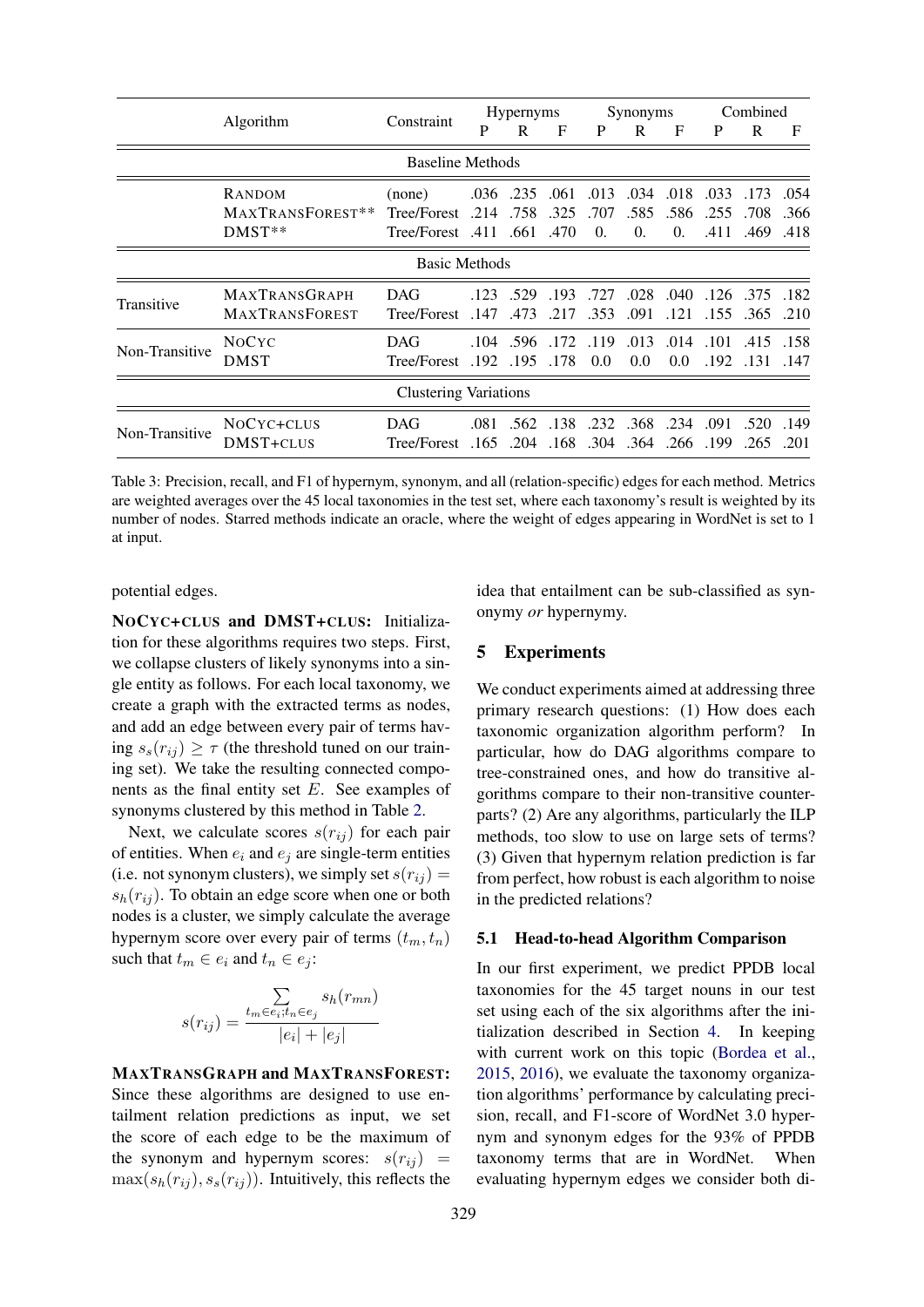rect and transitive hypernym edges. We report hypernym-specific scores – where the set of ground-truth edges considers just WordNet hypernyms – synonym-specific scores, and combined scores – where all WordNet hypernym and synonym edges are taken as ground truth, and a predicted edge must have the correct start node, end node, and relation type to be correct. Results are reported in Table 3. We compare the results of the six algorithms to two types of baselines. As a lower bound, we implement a random baseline where edges are selected randomly with likelihood tuned on the benchmark+PPDB training set. As an upper bound, we run 'oracle' versions of MAXTRANSFOREST and DMST where we set the score of any edge appearing in WordNet to 1.

The transitive, tree-constrained MAXTRANS-FOREST algorithm achieves the best average combined F-score (0.21) over all the local taxonomies, followed closely by the non-transitive, tree-constrained clustering method DMST+CLUS (0.20). These two methods, which are the only two tree-constrained methods that incorporate synonymy, outperform all DAG-constrained methods on this dataset. While they perform similarly in terms of combined F-score, their results are complementary; MAXTRANSFOREST obtains a relatively high score on hypernym edges and lower score for synonym edges, while for DMST+CLUS the results are reversed.

In general, these results suggest that consolidating synonyms into a single node helps tree-constrained methods by improving recall of both hypernym and synonym edges (DMST vs DMST+CLUS), but the same is not true for DAGconstrained methods. To understand why, we examine the output taxonomies. The average depth of the DAG taxonomies is greater than that of the tree taxonomies. When incorrect hyponym attachments are made in a deep taxonomy, the errors in transitive hypernym links can be magnified, which is evident in the low hypernym precision of NO-CYC and NOCYC+CLUS. Synonym clustering prior to NOCYC+CLUS can magnify errors further, as synonyms are dragged into the incorrect hypernym relationships (see the NOCYC+CLUS example in Figure 4, where *telephone* is dragged along with *phone* into incorrect hypernym relations with *battery* and *pile*). For the shallower treeconstrained graph outputs, finding correct synonym relations helps the overall accuracy without

inducing as many incorrect hypernym relations.



Figure 4: Examples from a portion of the local taxonomy for *cell*, with the WordNet gold standard compared to four of the algorithms' output. The bar notation denotes synonym clusters.

Finally, we note that transitive algorithms consistently out-perform their non-transitive counterparts. For the DAG-constrained algorithms, the transitive version, MAXTRANSGRAPH, improves precision of hypernym and synonym edges over its non-transitive counterparts NOCYC and NO-CYC+CLUS. For the tree-constrained algorithms, the transitive MAXTRANSFOREST substantially improves recall of hypernym edges over its nontransitive counterparts DMST and DMST+CLUS.

#### 5.2 Assessing Runtime

Next, we address the question of whether all algorithms are fast enough to be useful in practice. We record the runtime for each algorithm on each local taxonomy, and note the number of runs that timed out at 5 minutes. Results are in Table 4.

| Method                | Avg Runtime % Timeout |      |
|-----------------------|-----------------------|------|
| <b>MAXTRANSGRAPH</b>  | 0.31                  | 0.0  |
| <b>MAXTRANSFOREST</b> | 136.83                | 24.4 |
| <b>NOCYC</b>          | 2.04                  | 0.0  |
| <b>DMST</b>           | 0.04                  | 0.0  |
| NOCYC+CLUS            | 6.41                  | 0.0  |
| DMST+CLUS             | 0.02                  | 0.0  |
|                       |                       |      |

Table 4: Average runtime (seconds) over all 45 targets, and percent of targets for which runtime exceeded 5 minutes, by algorithm.

MAXTRANSFOREST, while most accurate on hypernyms and overall, is too slow to be use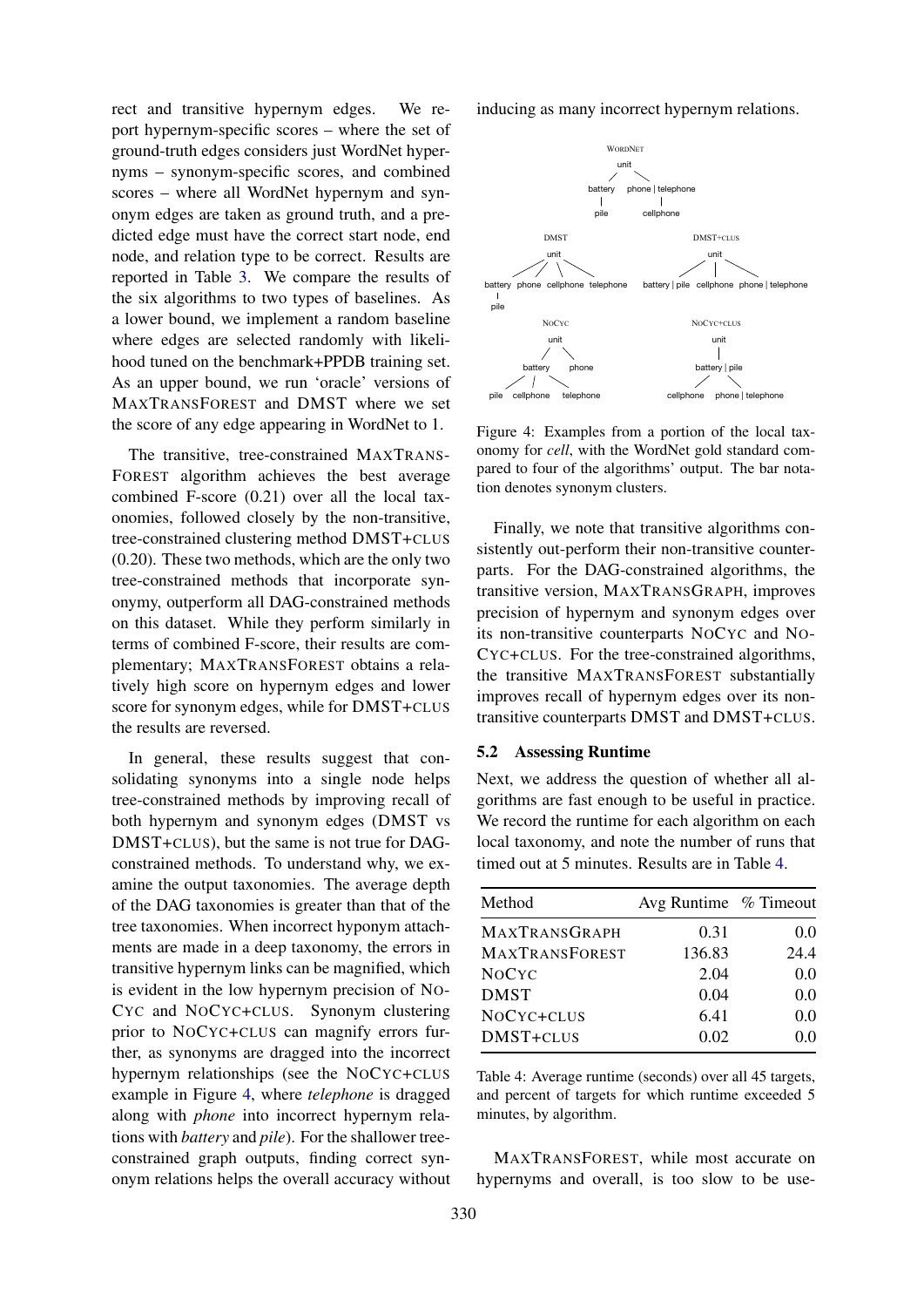ful on large inputs. The average runtime over all local taxonomies was over two minutes, and the runtime on local taxonomies with as few as 50 nodes reached the five minute limit. Meanwhile, DMST+CLUS, which performed best for synonyms and competitively for hypernyms, has a runtime that is over 6,000 times faster. In practice, this simpler algorithm may be preferable to use.

One surprising result is the speed of MAX-TRANSGRAPH, which theoretically has a number of variables and constraints on the same order as that of MAXTRANSFOREST. In practice, we found that the average number of *active* constraints for MAXTRANSGRAPH – those violated at any point in the course of solving the ILP – was less than one percent of the average number of active constraints in MAXTRANSFOREST.



Figure 5: Weighted average combined F1-scores over the test set, where each algorithm is run in an oracle setting with noise percentage  $(p)$  settings in the range from 0% to 90%.

#### 5.3 Assessing robustness to noise

Finally, given that hypernym prediction is still an open problem, we are interested in finding out how robust each algorithm is to noise in the input hypernym predictions. To test this, we re-run each taxonomy organization algorithm on the local taxonomies in an oracle setting, where the score of all potential edges that are present as direct or transitive edges in WordNet is set to 1. In each iteration, we set a noise probability  $p$ , and randomly perturb edge scores (according to a Gaussian distribution with 0 mean and 0.15 standard deviation) with probability  $p$ . We run this experiment with  $p \in [0, 90]$ . The combined F1-

score is plotted against the noise level in Figure 5. We find that the performance of transitive algorithms MAXTRANSGRAPH and MAXTRANS-FOREST degrades more quickly than the performance of other algorithms at higher noise levels. DMST performs best in the oracle setting at all levels of noise. The results are shown in Figure 5.

The performance of the top two performing algorithms, MAXTRANSFOREST and DMST+CLUS, in terms of combined F1-score degrades most with the introduction of noise. But even with up to 40% noise, these algorithms still out-perform all others.

## 6 Conclusion

In this paper we have conducted a direct comparison of six taxonomy organization algorithms that vary in terms of their transitivity and graph structure constraints, and their treatment of synonyms. Evaluating their performance over a dataset of local taxonomies drawn from PPDB, we find that transitive algorithms generally out-perform their non-transitive counterparts. While the bestperforming algorithm – an ILP approach that constrains graphs to be transitive and tree-structured – is too slow to use on large inputs, a much simpler maximum spanning tree algorithm that consolidates synonyms into a single taxonomic node has complementary performance, with a small fraction of the runtime. Our results suggest that incorporating synonym detection into tree-constrained taxonomy organization algorithms is a promising area for future research.

## Acknowledgments

This material is based in part on research sponsored by DARPA under grant number FA8750-13- 2-0017 (the DEFT program) and HR0011-15-C-0115 (the LORELEI program). The U.S. Government is authorized to reproduce and distribute reprints for Governmental purposes. The views and conclusions contained in this publication are those of the authors and should not be interpreted as representing official policies or endorsements of DARPA and the U.S. Government. The work has also been supported by the French National Research Agency under project ANR-16-CE33- 0013, and by the National Physical Science Consortium.

We are grateful to our anonymous reviewers for their thoughtful and constructive comments.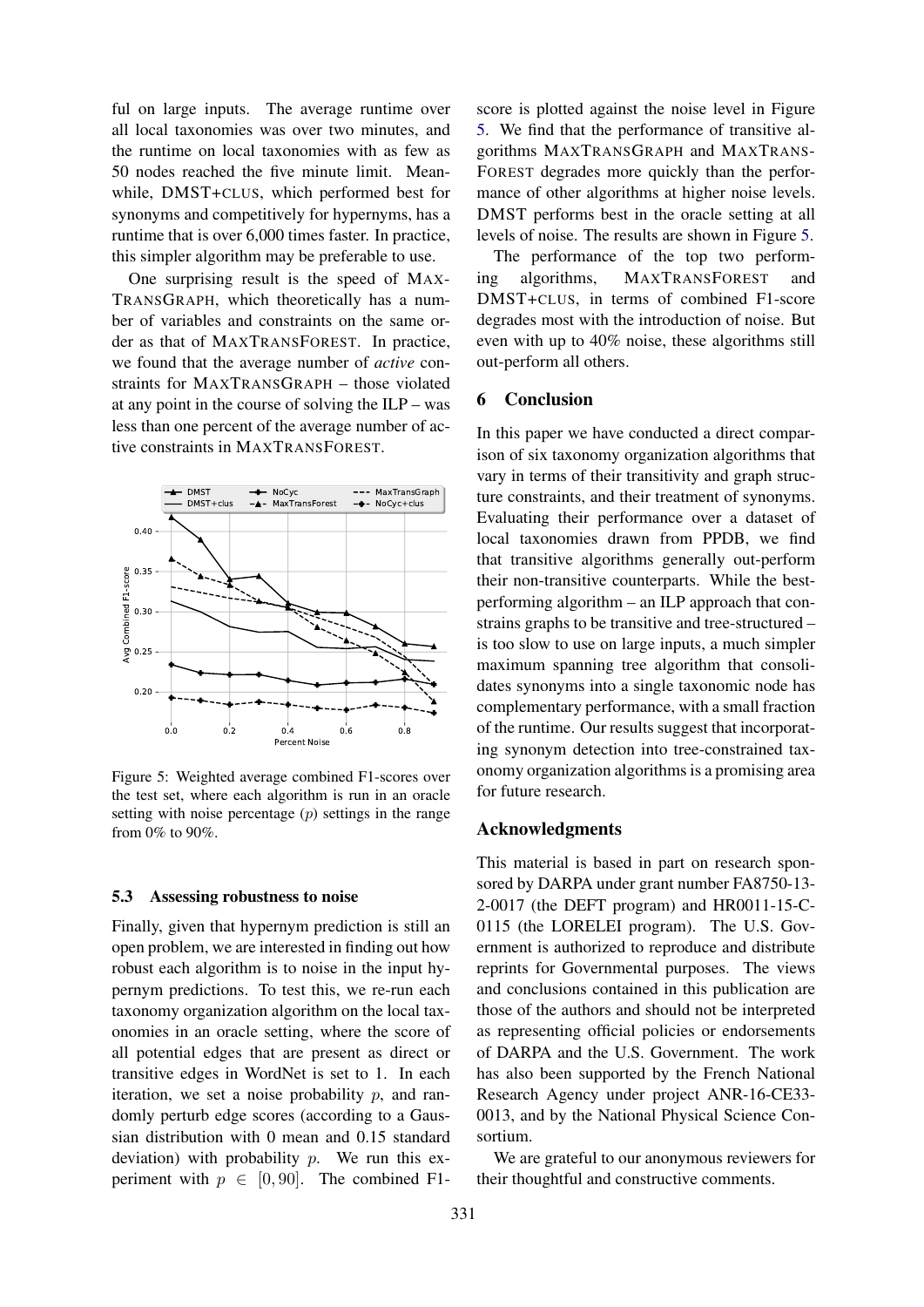## References

- Alfred V. Aho, Michael R Garey, and Jeffrey D. Ullman. 1972. The transitive reduction of a directed graph. *SIAM Journal on Computing* 1(2):131–137.
- Mohit Bansal, David Burkett, Gerard De Melo, and Dan Klein. 2014. Structured learning for taxonomy induction with belief propagation. In *Proceedings of the 52nd Annual Meeting of the Association for Computational Linguistics (ACL)*. Baltimore, Maryland, USA, pages 1041–1051.
- Marco Baroni and Alessandro Lenci. 2011. How we BLESSed distributional semantic evaluation. In *Proceedings of the GEMS 2011 Workshop on GEometrical Models of Natural Language Semantics*. Edinburgh, Scotland, pages 1–10.
- Giulia Benotto. 2015. *Distributional models for semantic relations: A sudy on hyponymy and antonymy*. Ph.D. thesis.
- Jonathan Berant, Noga Alon, Ido Dagan, and Jacob Goldberger. 2015. Efficient global learning of entailment graphs. *Computational Linguistics* 41(2):249–291.
- Jonathan Berant, Ido Dagan, and Jacob Goldberger. 2012. Learning entailment relations by global graph structure optimization. *Computational Linguistics* 38(1):73–111.
- Olivier Bodenreider. 2004. The unified medical language system (umls): integrating biomedical terminology. *Nucleic acids research* 32(suppl\_1):D267– D270.
- Georgeta Bordea, Paul Buitelaar, Stefano Faralli, and Roberto Navigli. 2015. Semeval-2015 task 17: Taxonomy extraction evaluation (TExEval). In *Proceedings of the 9th International Workshop on Semantic Evaluation (SemEval-2015)*. Denver, Colorado, USA, pages 902–910.
- Georgeta Bordea, Els Lefever, and Paul Buitelaar. 2016. Semeval-2016 task 13: Taxonomy extraction evaluation (TExEval-2). In *Proceedings of the 10th International Workshop on Semantic Evaluation (SemEval-2016)*. San Diego, California, USA, pages 1081–1091.
- Yoeng-Jin Chu and T.H. Liu. 1965. On the shortest arborescence of a directed graph. *Science Sinica* 14:1396–1400.
- Quang Xuan Do and Dan Roth. 2010. Constraints based taxonomic relation classification. In *Proceedings of the 2010 Conference on Empirical Methods in Natural Language Processing (EMNLP)*. Cambridge, Massachusetts, USA, pages 1099–1109.
- Jack Edmonds. 1967. Optimum branchings. *Journal of Research of the National Bureau of Standards B* 71(4):233–240.
- Stefano Faralli, Alexander Panchenko, Chris Biemann, and Simone Paolo Ponzetto. 2017. The ContrastMedium algorithm: taxonomy induction from noisy knowledge graphs with just a few links. In *Proceedings of the 15th Conference of the European Association for Computational Linguistics (EACL)*. Valencia, Spain, pages 590–600.
- Stefano Faralli, Giovanni Stilo, and Paola Velardi. 2015. Large scale homophily analysis in twitter using a twixonomy. In *Proceedings of the Twenty-Fourth International Joint Conference on Artificial Intelligence (IJCAI)*. Buenos Aires, Argentina, pages 2334–2340.
- Juri Ganitkevitch, Benjamin Van Durme, and Chris Callison-Burch. 2013. PPDB: The paraphrase database. In *Proceedings of the 2013 Conference of the North American Chapter of the Association for Computational Linguistics: Human Language Technologies (NAACL-HLT)*. Atlanta, Georgia, USA, pages 758–764.
- Marti A Hearst. 1992. Automatic acquisition of hyponyms from large text corpora. In *Proceedings of the 14th Conference on Computational Linguistics (COLING)-Volume 2*. Nantes, France, pages 539– 545.
- Zornitsa Kozareva and Eduard Hovy. 2010. A semi-supervised method to learn and construct taxonomies using the web. In *Proceedings of the 2010 conference on Empirical Methods in Natural Language Processing (EMNLP)*. Cambridge, Massachusetts, USA, pages 1110–1118.
- Omer Levy, Steffen Remus, Chris Biemann, Ido Dagan, and Israel Ramat-Gan. 2015. Do supervised distributional methods really learn lexical inference relations? In *Proceedings of the 2015 Conference of the North American Chapter of the Association for Computational Linguistics: Human Language Technologies (NAACL-HLT)*. Denver, Colorado, USA, pages 970–976.
- Dekang Lin and Patrick Pantel. 2002. Concept discovery from text. In *Proceedings of the 19th International Conference on Computational Linguistics (COLING)-Volume 1*. Taipei, Taiwan, pages 1–7.
- Suresh Manandhar, Ioannis P Klapaftis, Dmitriy Dligach, and Sameer S Pradhan. 2010. Semeval-2010 task 14: Word sense induction & disambiguation. In *Proceedings of the 5th International Workshop on Semantic Evaluation (SemEval-2010)*. Uppsala, Sweden, pages 63–68.
- George A Miller. 1995. Wordnet: a lexical database for english. *Communications of the ACM* 38(11):39– 41.
- Ndapandula Nakashole, Gerhard Weikum, and Fabian Suchanek. 2012. PATTY: A taxonomy of relational patterns with semantic types. In *Proceedings of the 2012 Joint Conference on Empirical Methods*